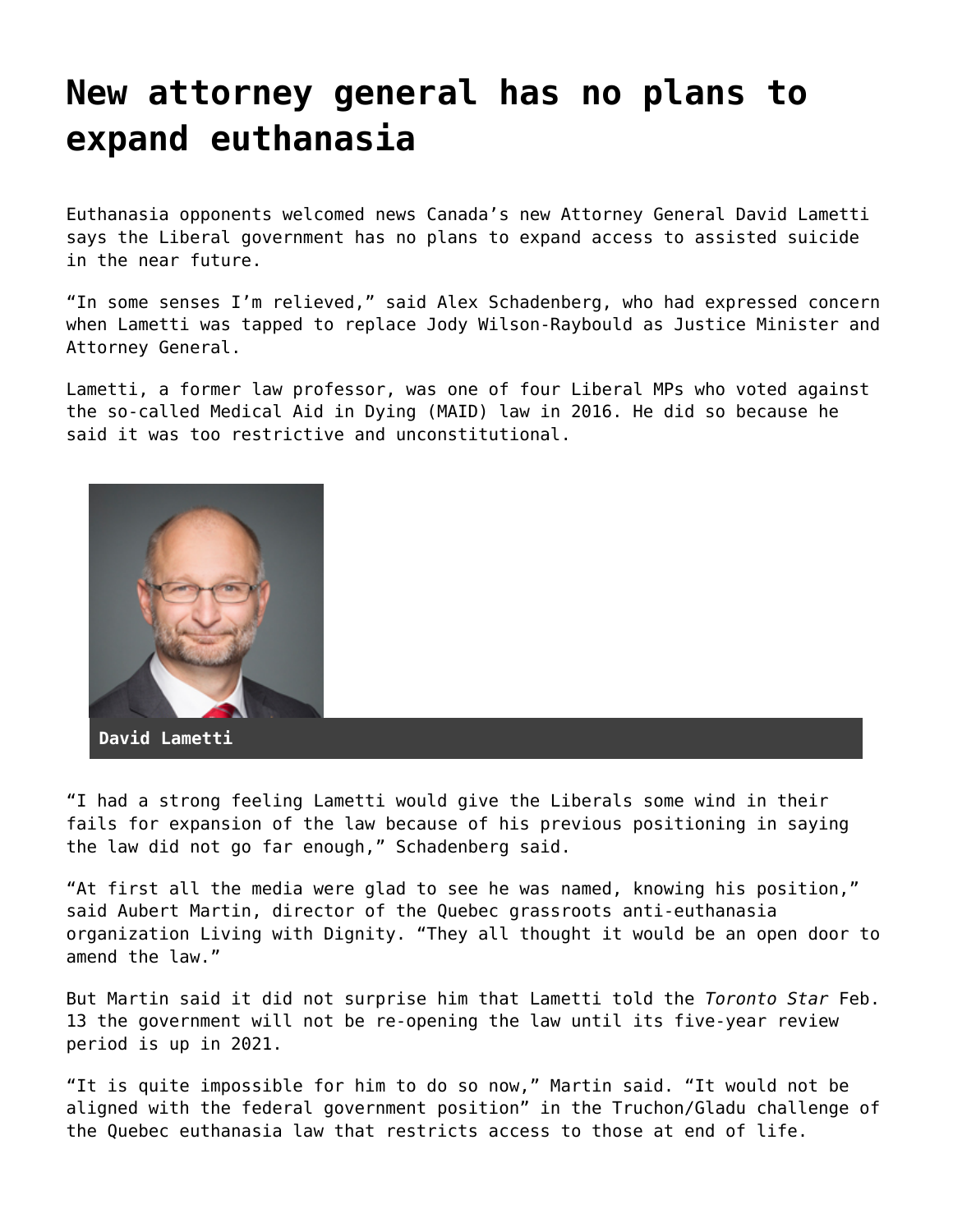Jean Truchon, 51, and Nicole Gladu, 73 both have chronic illness but are ineligible for euthanasia because they are not at end of life. Hearings began in this case at the beginning of January and are expected to wrap up by the end of this month.

Martin pointed out the federal government has argued removing the restriction to end of life would endanger those with disabilities and chronic illness and "feed the negative perceptions of them already rampant in society."

"It could open the door to legitimating suicide as a viable option," said Marin, noting the federal government has been defending "the inherent value of every person."

"Too bad they didn't understand they would be opening the door, even if restricting it to end of life," he said, noting those at end of life also have inherent human dignity.

Martin noted a similar court case is coming up in British Columba challenging a similar provision in the federal euthanasia law that a person's death must be reasonably foreseeable.

Lametti told the *Star* he had "had his say" on the law, and remains sympathetic to those who could not access MAID, but stressed the "important balance" the law achieved as "an important first step in a moral and ethical debate."



**Alex Schadenberg**

Schadenberg thinks the government has done some polling to show "there isn't overwhelming support for the expanse of the law."

In advance of the 2019 election, "if they can't create a wedge issue that works for them, they are going to leave it alone," he said.

"Previous to the Bill C-14 euthanasia bill, they did polling, and found people wanted a waiting period; they did not want it for children, or for those with mental illness alone," he said. "They saw that polling, clearly showing Canadians are not in favor of these things."

Schadenberg acknowledged Canadian public opinion may have moved a bit, but "why